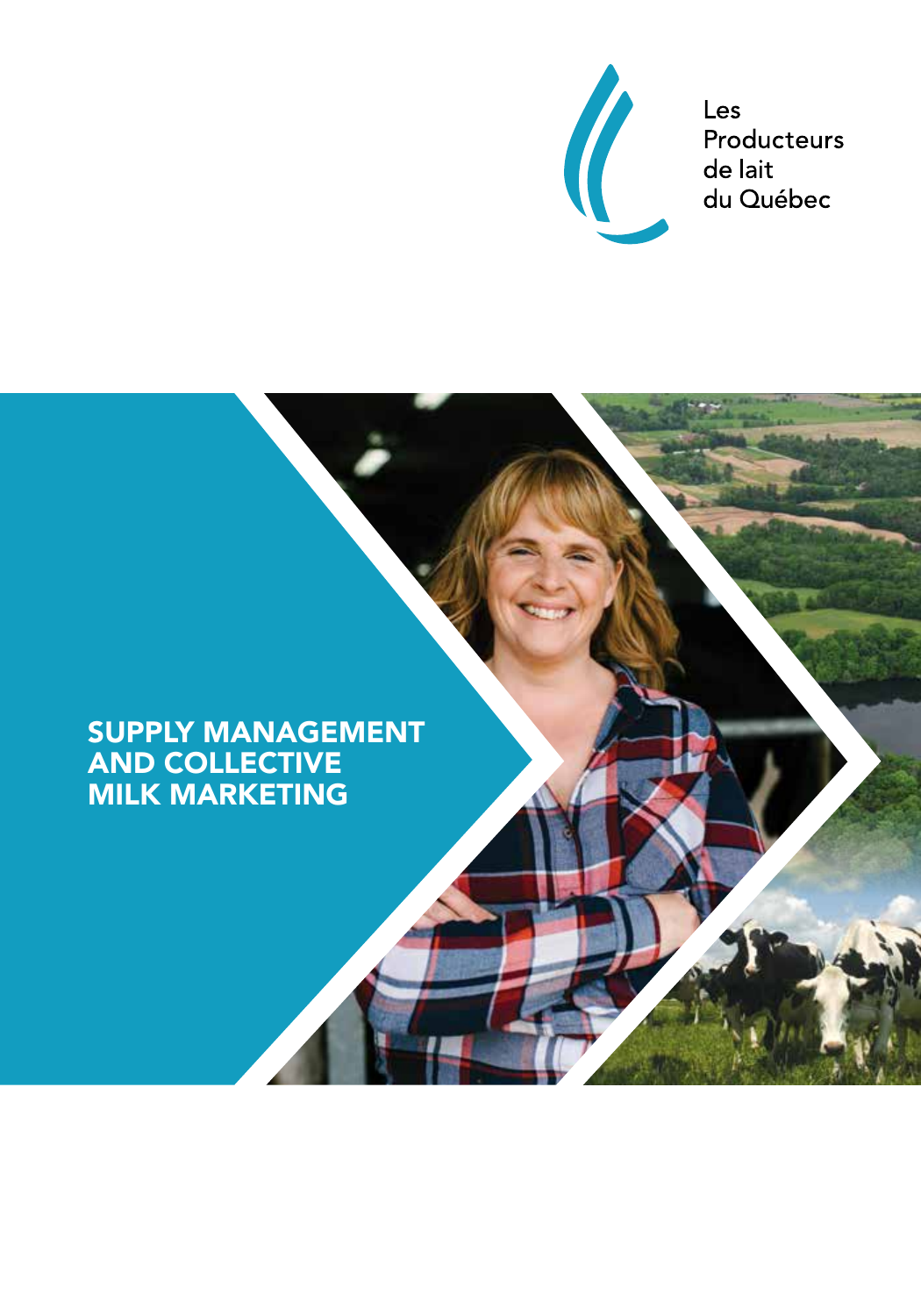# LES PRODUCTEURS DE LAIT DU QUÉBEC

#### MISSION<sup>1</sup>

TO BRING TOGETHER QUEBEC MILK PRODUCERS BY PROVIDING LEADERSHIP IN MARKETING HIGH-QUALITY MILK, WHICH MEETS THE EXPECTATIONS OF SOCIETY, AND TO ENSURE SUSTAINABLE DEVELOPMENT OF DAIRY FARMS.

1Mission adopted by resolution of the Annual General Meeting of Les Producteurs de lait du Québec on April 15 and 16, 2015.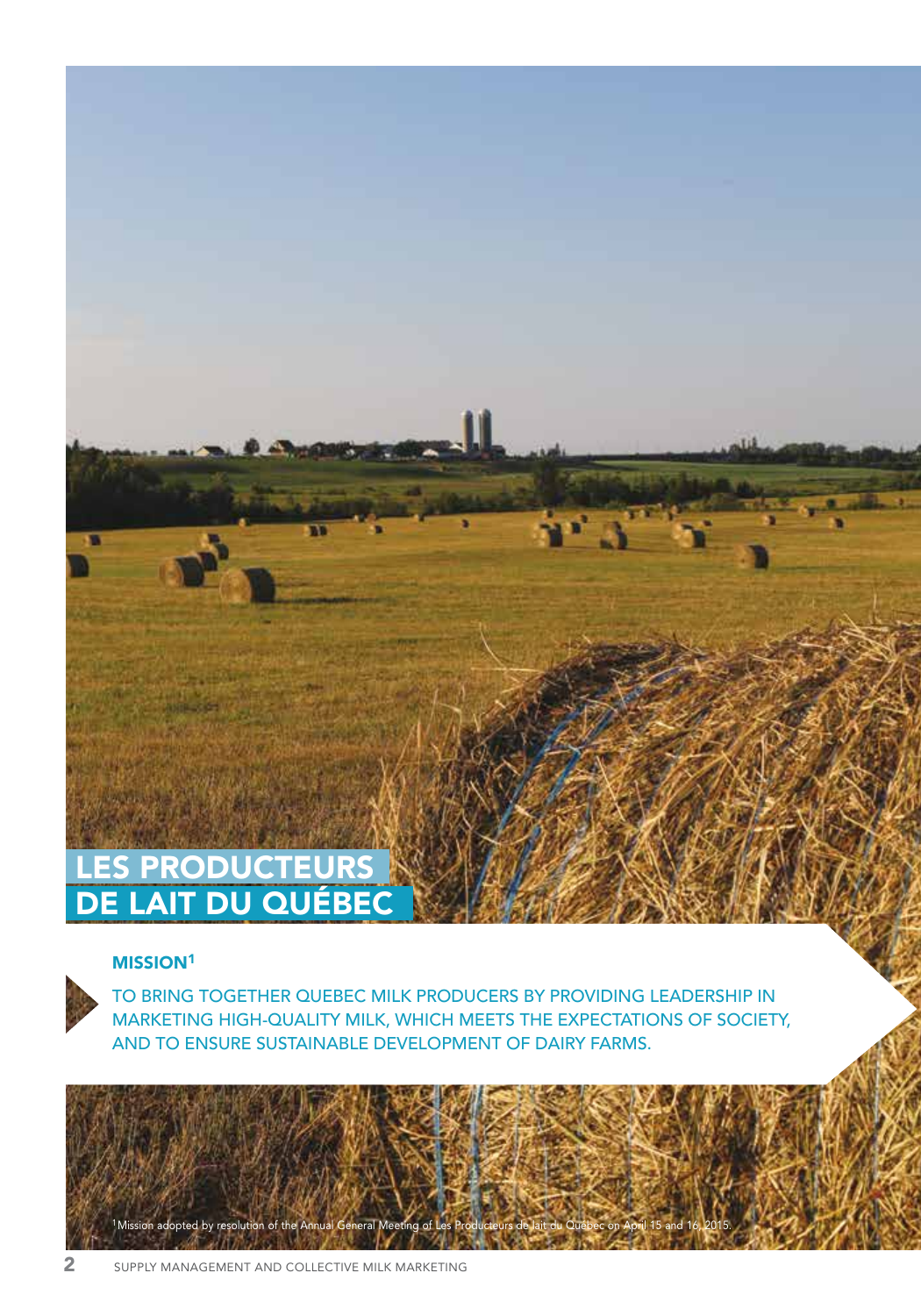# D OUR O **PEOPLE FIRS**

#### Supply Management and Collective Milk Marketing

Most major countries have laid the foundations for a prosperous economy primarily by developing their agricultural sector. Since the Great Depression of the 1930s, most States have intervened to solve what economists called "the farm problem" in reference to the weakness and chronic instability of farm incomes. The "agricultural exception" has justified special treatment for the sector. As a result, governments have implemented support policies, market regulation and measures to exclude agriculture from trade agreements.

However, beginning in the 1980s, there was a strong wind of economic liberalism in favour of State withdrawal and the opening of agricultural markets. The World Trade Organization, the World Bank, the International Monetary Fund and a number of States believed that the free market would solve the "farm problem" and ensure world food security.

But more than forty years of that policy have solved nothing. The recent food and agricultural crises are primarily due to the abandonment of policies fostering a degree of food self-sufficiency through local production and protection of the domestic markets of the most severely affected countries. There will be no lasting solution to these problems without recognizing the right of States to adopt their own agricultural policies so as to ensure a measure of food sovereignty to their population. The current health crisis has highlighted citizens' renewed interest in local food. It has also revealed that the agri-food chain is fragile and food security primarily depends on food independence.

Dairy supply management has been in place in Canada since 1971. It ensures local production of high-quality food while providing producers with stable and equitable income, derived entirely from the marketplace, without income support subsidies and without dumping surplus products on the markets of developing countries. Along with collective marketing, it is a concrete model for the application of food sovereignty for Canadian milk producers and consumers and to improve food security in the country.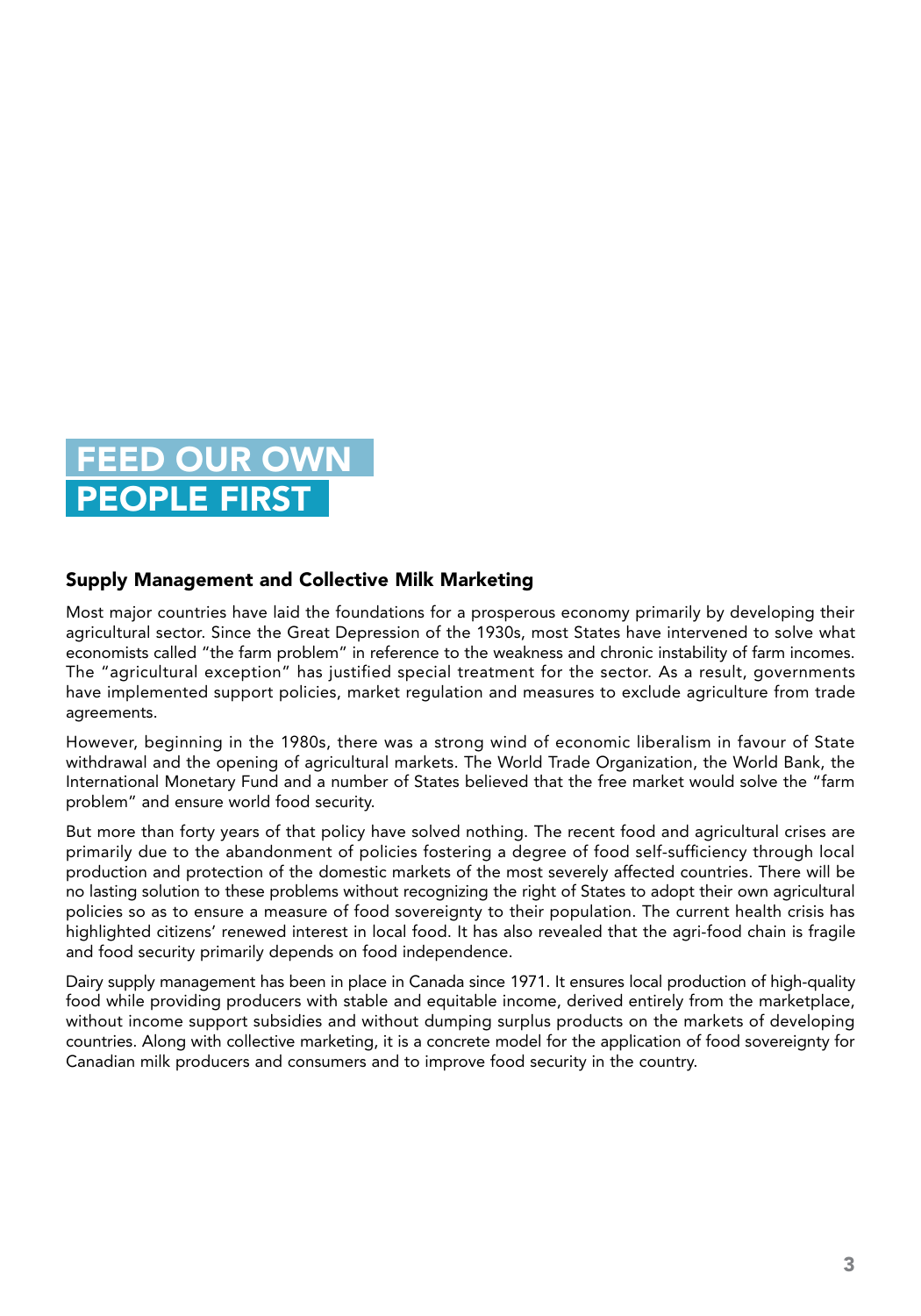# LES PRODUCTEURS DE LAIT DU QUÉBEC

### COLLECTIVE MILK MARKETING AND SUPPLY MANAGEMENT

Les Producteurs de lait du Québec is a democratic organization, whose directions are set in the general meetings of its members, and are administered by a board of directors made up of the presidents of the 14 regional boards. Affiliated with the Union des producteurs agricoles (UPA), the organization works to defend and promote the general interests of its members.

### Collective Milk Marketing

Quebec's 4,643 dairy farms collectively market more than 3 billion litres of milk through the Plan conjoint (1980) des producteurs de lait du Québec. They have delegated to their organization the responsibility for negotiating all sales conditions on their behalf with the processors' representatives. The producers and processors negotiate and work together through marketing agreements and the various resulting committees on questions of plant supply, milk quality rules and raw material prices. These prices are indexed, taking into account the production costs of the farms and the Consumer Price Index.

The conditions of transporting milk from the farm to the plant, the costs of which are borne by the producers, are negotiated with the carriers by the organization in a provincial agreement. This collective marketing system enables milk producers to draw their income from the marketplace without government subsidies.

### Supply Management

Quebec and Canadian producers manage their production to meet all domestic requirements. The representatives of producers in all provinces, in consultation with the industry, set an annual production target called market sharing quota. When production exceeds this target, producers are reponsible for the consequences.

The proceeds of all milk sales are pooled by the producers who receive an average price based on their monthly milk deliveries within the target.

The quality of the milk they market is an important concern for producers. Various quality improvement programs are managed by the organization. Producers also invest more than \$47 million annually in promotion and advertising of milk and dairy products, as well as in research.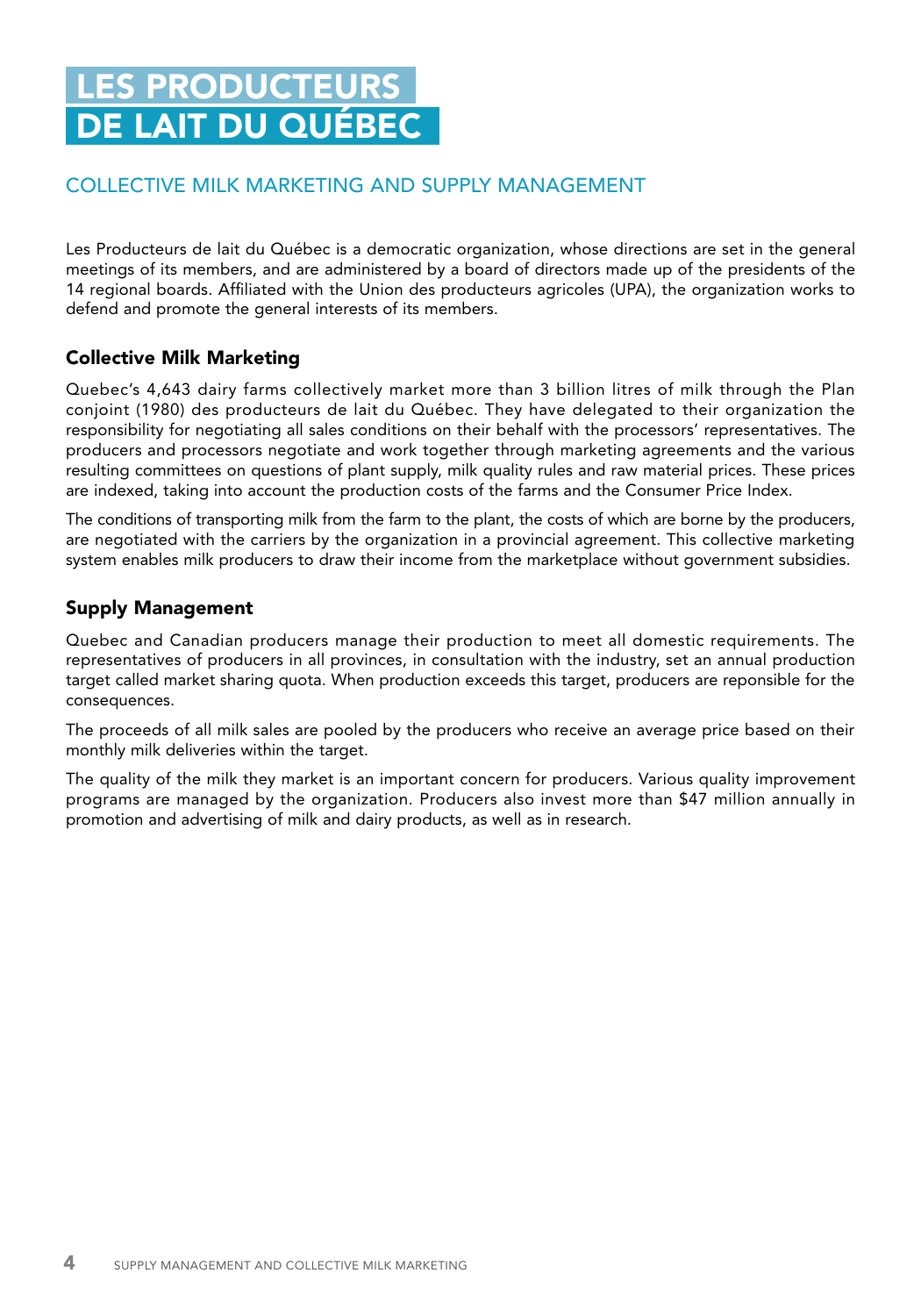#### Collective milk marketing by producers provides…

- A single spokesman to negotiate all marketing conditions
- A fair, uniform and stable price to all producers for the milk they put on the market
- Production adjusted to market requirements
- A guaranteed supply to processors on the same conditions and at the same prices for everyone, also available to new businesses
- Priority to high value-added and developing markets
- High standards of quality negotiated with the processors
- Investments in promotion, advertising and nutrition education
- Joint investments by producers and processors in research
- Centrally coordinated routing of milk to 116 plants in Quebec
- Provincial negotiations for optimum milk transportation conditions
- A single average rate for all producers to have their milk transported…
- By 299 tank trucks…
- That travel 30 million kilometres a year…
- On 634 streamlined pickup routes

#### PROFILE OF THE QUEBEC DAIRY INDUSTRY – 2021

#### ON FARMS

| Number of dairy farms                                    | 4.643                        |
|----------------------------------------------------------|------------------------------|
| Number of owners                                         | 10.350                       |
| Production volume                                        | 3.456 billion litres of milk |
| Value of production                                      | 2.864 billion dollars        |
| Annual investments in machinery, equipment and buildings | 431 million dollars          |
|                                                          |                              |

#### WEIGHT OF QUEBEC'S DAIRY INDUSTRY

| Share of dairy receipts in Canada        | 36% |
|------------------------------------------|-----|
| Share of agricultural receipts in Quebec | 24% |
|                                          |     |

#### ECONOMIC BENEFITS

|                                                        | Primary<br>sector | Processing<br>sector | <b>Total</b> |
|--------------------------------------------------------|-------------------|----------------------|--------------|
| Employment                                             |                   |                      |              |
| Direct jobs                                            | 20,298            | 7,469                | 27,767       |
| At providers of goods and services                     | 14.294            | 8.709                | 23,003       |
| Individuals whose income depends on the dairy industry | 9.108             | 4.958                | 14,066       |
| <b>Total</b>                                           | 43,700            | 21,136               | 64,836       |
|                                                        |                   |                      |              |
| Economic contributions (in millions of dollars)        |                   |                      |              |
| Contribution to GDP                                    | \$3,149.0         | \$2,162.7            | \$5,311.7    |
| Tax revenue                                            | \$646.4           | \$382.2              | \$1,028.6    |

Sources: Les Producteurs de lait du Québec, Groupe AGÉCO: Survey of production costs of Quebec dairy enterprises, 2020, and data from Economic Benefits of the Canadian Dairy Industry in 2018, conducted by CoopCarbone Consultants in July 2020, whose main data source is Statistics Canada's Monthly Survey of Manufacturing.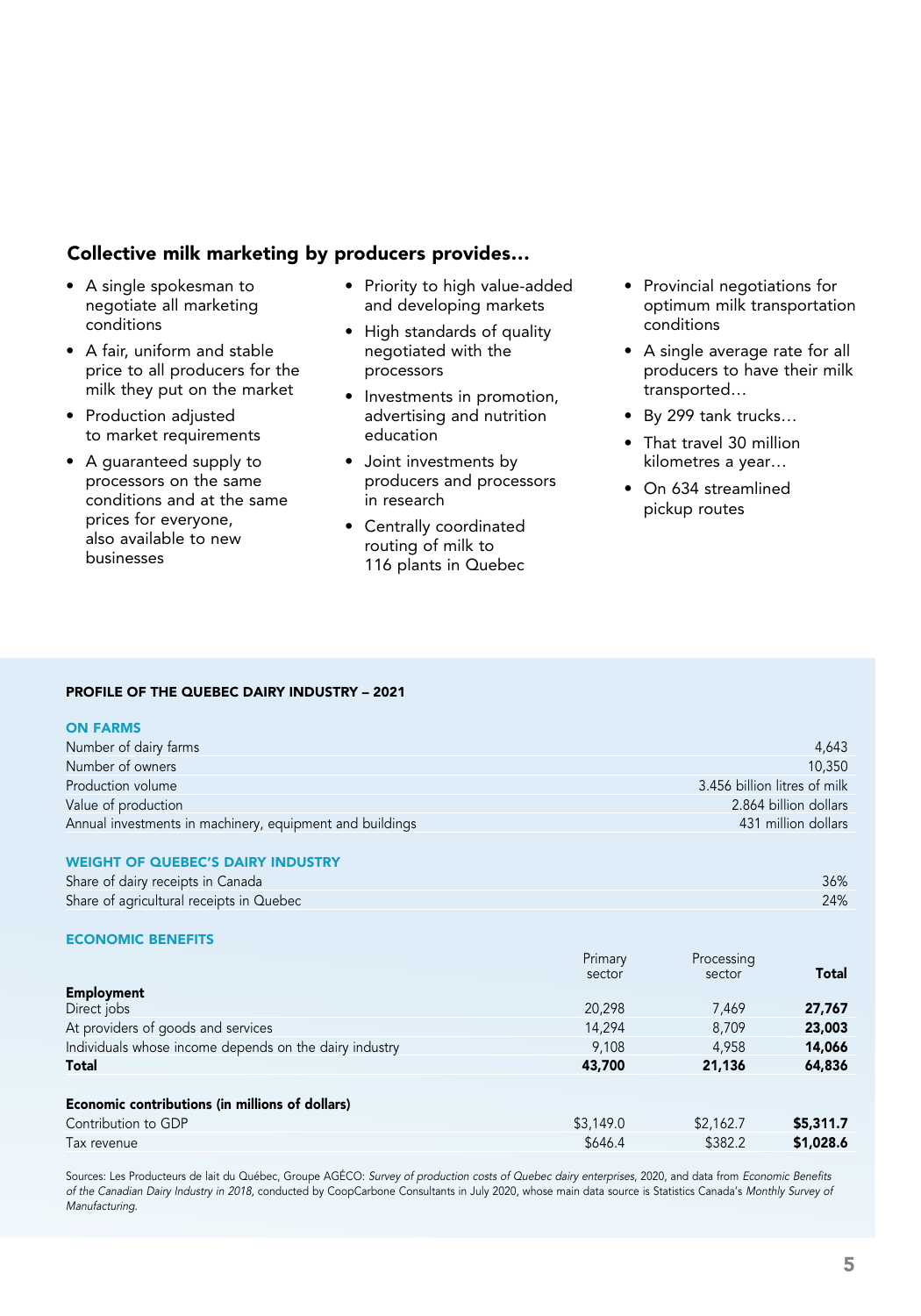# **LES PRODUCTEUR** DE LAIT DU QUÉBEC

### ALMOST 40 YEARS OF COMMITMENT

Through collective efforts, dairy producers demonstrate commitment and corporate social responsibility towards their society. In addition to helps feed the population with healthy products, dairy producers are firmly rooted in their regions because of the economic impacts they generate locally, their contributions to regional vitality, and their involvement in their communities.

Through its sponsorship program, dairy producers supports key events in Quebec society and, through its milk donation program, the organization takes actions to assist citizens grappling with food shortages, help eliminate hunger, and improve food security for Quebecers. Because producers have the same concerns as their fellow citizens, they are also sensitive to animal welfare and environmental issues.

Since it was founded in 1983, their organization, Les Producteurs de lait du Québec, has shown leadership in the dairy industry by fostering its development and prosperity. Here are various facets of these commitment.

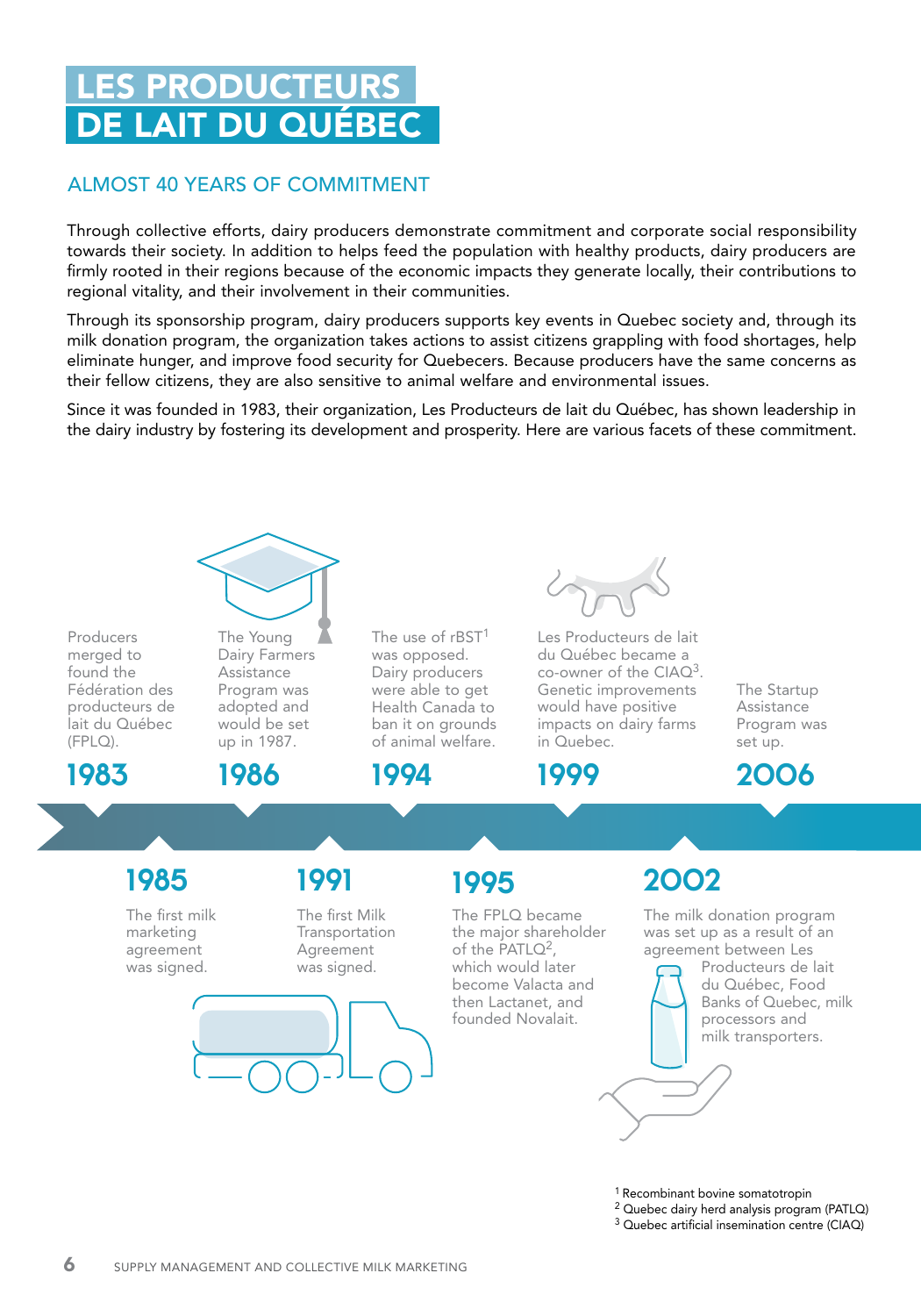pro**Action** 

ımmm



The Canadian Quality Milk (CQM) program was set up.

### 2009

The proAction program was set up, which includes several modules, such as animal care, traceability, biosecurity and environment. This program expanded the CQM quality assurance program previously in effect while maintaining quality and safety requirements.





Total milk donations reached over 10 million liters of milk in the regular donation program.

2018



From 2016 to 2022, over \$1.7 million has been invested in the research conducted by the Industrial Research Chair in the Sustainable Life of Dairy Cattle, a partnership with the NSERC<sup>5</sup>, the DFC<sup>6</sup>, Lactanet, Novalait and McGill University.



# **SINCE 2011**

Les Producteurs de lait du Québec has invested over \$800,000 directly in research and nearly \$4 million in innovation through Novalait. The impact on sustainable development is taken into account when assessing the relevance of each research project.



# 2016 2021

In 5 years, to produce one litre of milk, the carbon footprint was reduced by 8.7%, water used by 12.5%, and land used by 16.2%.4

Les Producteurs de lait du Québec sponsorships represented nearly \$9 million in partnerships, product donations, and field presences in 2021.



4 Source: Groupe AGÉCO: updated life cycle assessment of Canadian dairy production, 2018. 5 Natural Sciences and Engineering Research Council of Canada (NSERC) 6 Dairy Farmers of Canada (DFC)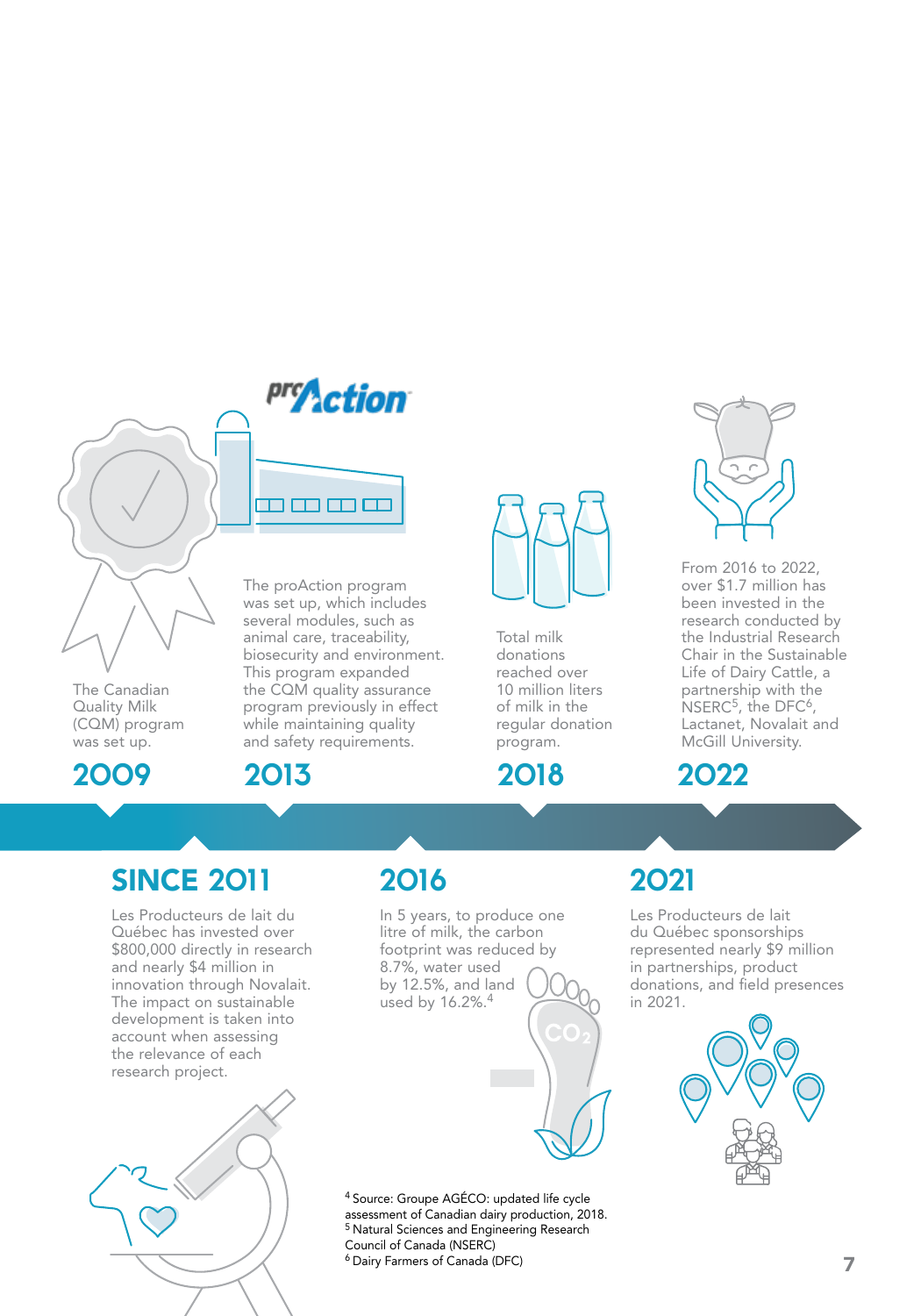# PPLY MANAGEMENT AND COLLECTIVE MARKETING

### $\mathsf{STA}\mathsf{B}\mathsf{IL}$   $\mathsf{Z}\mathsf{E}\geqslant\mathsf{F}$ ARMERS' INCOME AND ENABLE THEM TO OBTAIN A BETTER SHARE OF THE CONSUMER DOLLAR

The income of Quebec and Canadian dairy producers from the sale of their milk is considerably more stable than that of their American counterparts, as the graphs show. And, during the same period, the price of most dairy products is comparable in the United States and Canada.

In addition, Canadian producers obtain a more equitable share of the consumer dollar without consumers having to pay any more for their products than elsewhere.



#### PRICE OF DAIRY PRODUCTS IN CANADA AND THE UNITED STATES





Sources: Statistics Canada, Canadian Dairy Commission and Les Producteurs de lait du Québec.

COMPARISON OF RETAIL PRICE INDEX FOR DAIRY PRODUCTS AND PRODUCER PRICE INDEX IN UNITED STATES, 1990-2021



Sources: Bureau of Labor Statistics (BLS) and United States Department of Agriculture (USDA).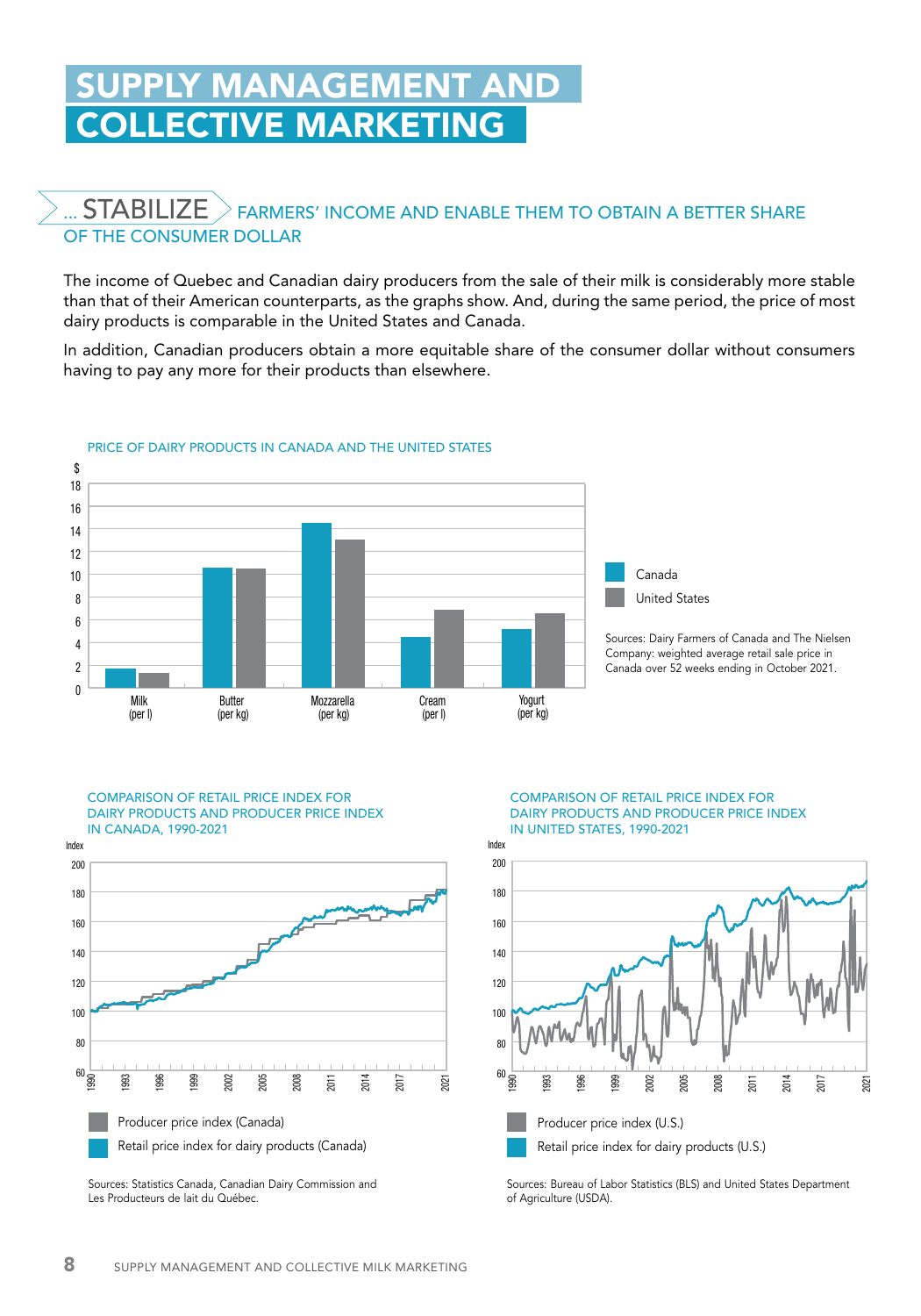### ...  $\overline{ASSURE}$   $>$  consumers of a nutritious basket of dairy products at REASONABLE PRICES

A recent comparison of prices around the world shows that the weighted retail price of milk in Canada holds up well in comparison with other contries around the world.



Sources: Dairy Farmers of Canada and The Nielsen Company: weighted average retail sale price in Canada over 52 weeks ending in October 2021.



#### MILK IS ONE OF THE MOST INEXPENSIVE BEVERAGES IN CANADA AND PROVIDES 15 ESSENTIAL NUTRIENTS IN OUR DIET

Sources: Dairy Farmers of Canada and The Nielsen Company: weighted average retail sale price in Canada over 52 weeks ending in October 2021.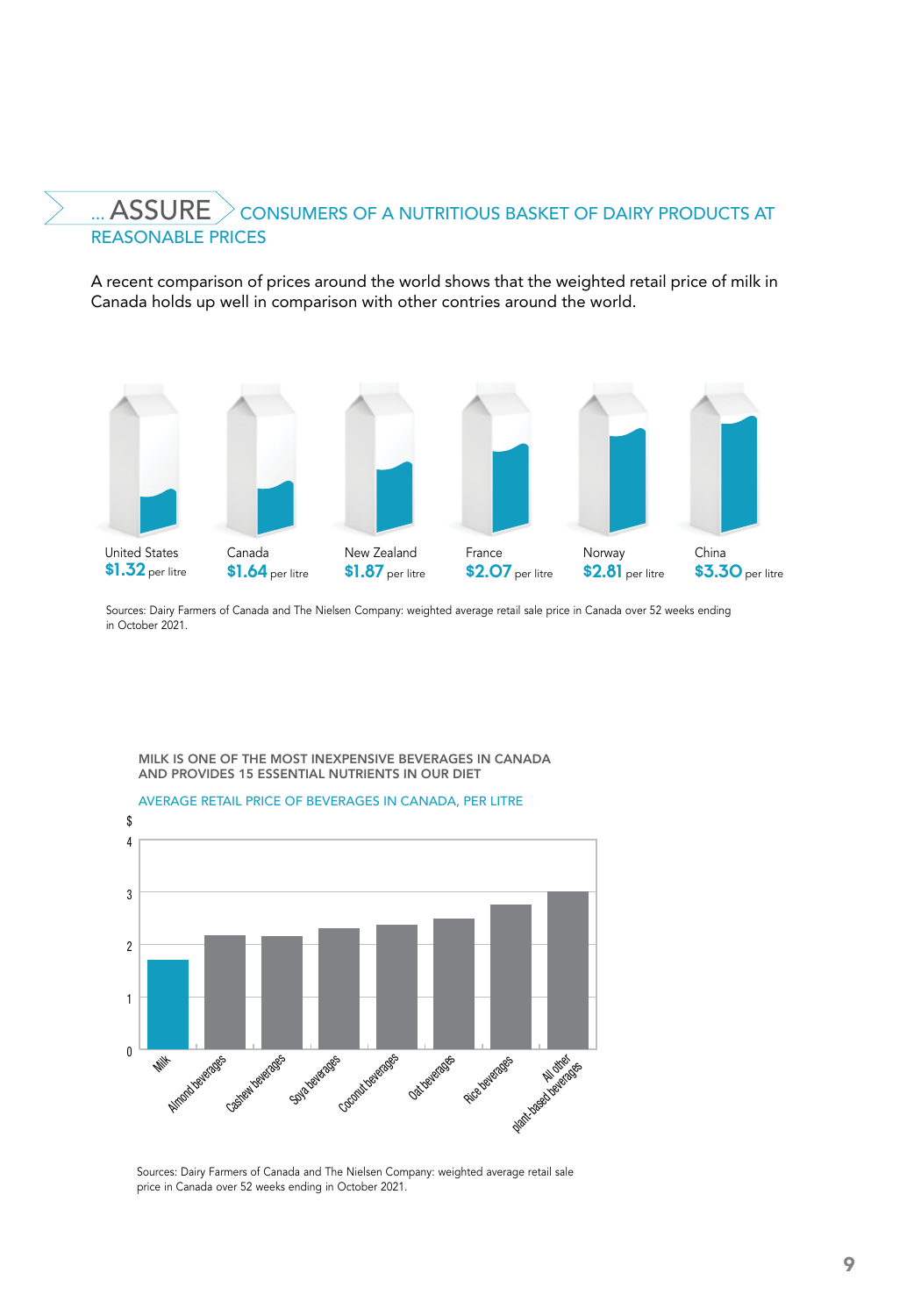# <u>LY MANAGEMENT AND</u> **ECTIVE MARKETING (CONTINUED)**

# ...  $\mathsf{ENSURE}\!\!>\!\!$  income security for dairy farmers with little government support

In fact, Canadian dairy farmers receive no income support subsidies and have access to only the minimum support generally offered all farmers like the property tax refund and crop insurance program.

### $\mathsf{FAVOUR}\geq$  a type of agriculture that respects resources and people AND IS EFFICIENT AND HUMAN-SCALE

Collective marketing and supply management are not an impediment to improving efficiency and productivity, as these results show.



AVERAGE NUMBER OF COWS PER FARM, PER COUNTRY

Sources: Cniel, Statistics Canada, Dairy Austalia, LIC and DairyNZ, Idaho Dairymen's Association, 2020-2021.



ANNUAL PRODUCTION INDEX AND NUMBER OF HOURS WORKED PER HECTOLITRE PRODUCED INDEX

> Number of hours worked per hectolitre produced index

Annual production index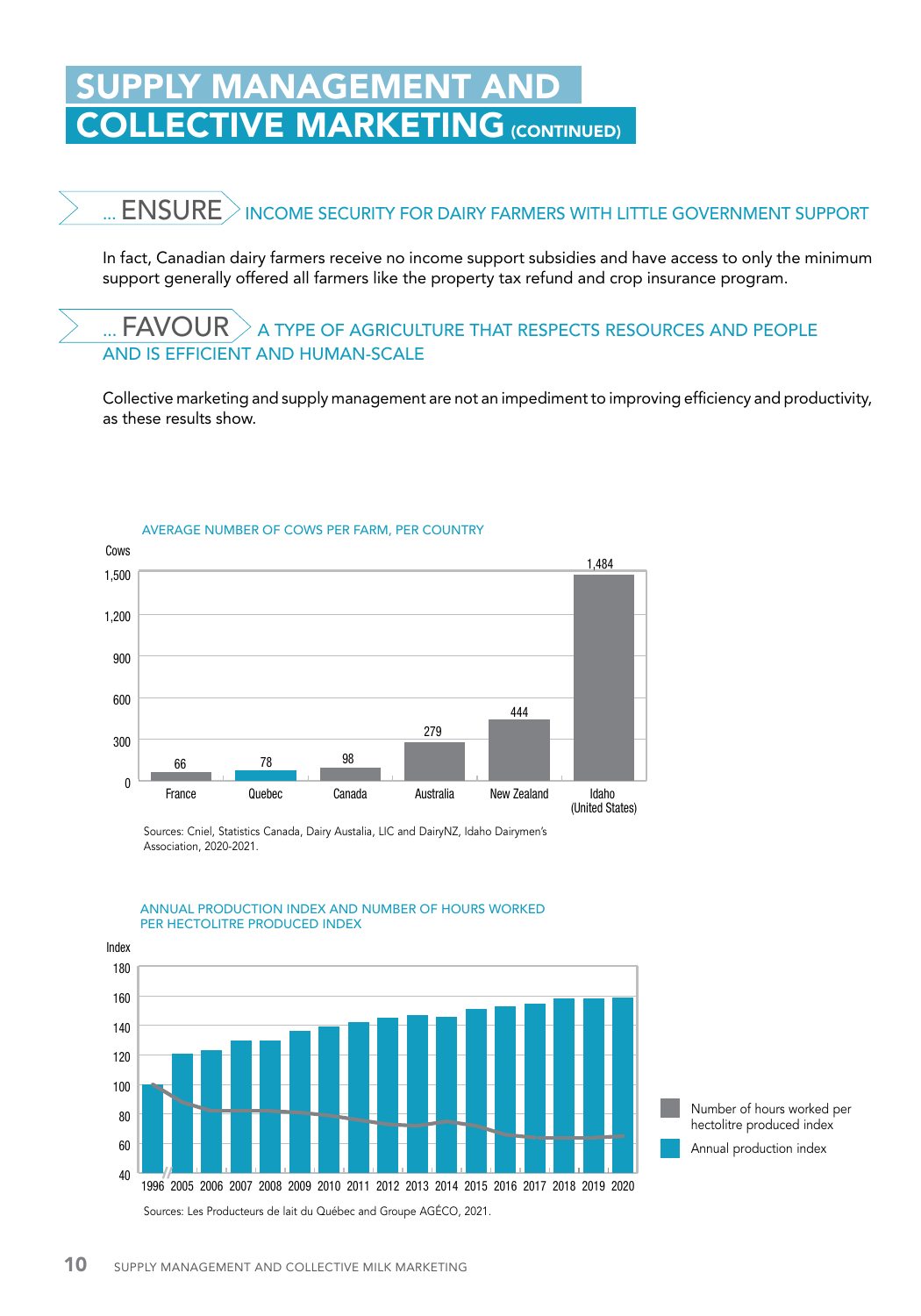# ...  $\mathsf{ENSURE}\geqslant$ environmentally-friendly sustainable growth

Quebec's dairy industry plays a crucial role in the agricultural ecosystem by reducing its environmental footprint while continuing to satisfy society's food needs.



#### CARBON FOOTPRINT FOR THE PRODUCTION OF ONE KILOGRAM OF MILK

Sources: Groupe AGÉCO: updated life cycle assessment of Canadian dairy production, 2018, and FAO and GDP: Climate change and the global dairy cattle sector—The role of the dairy sector in a low-carbon future, 2018.

#### WATER CONSUMPTION FOR THE PRODUCTION OF ONE KILOGRAM OF MILK



Source: AGÉCO compilation for the updated life cycle assessment of Canadian dairy production, 2018.